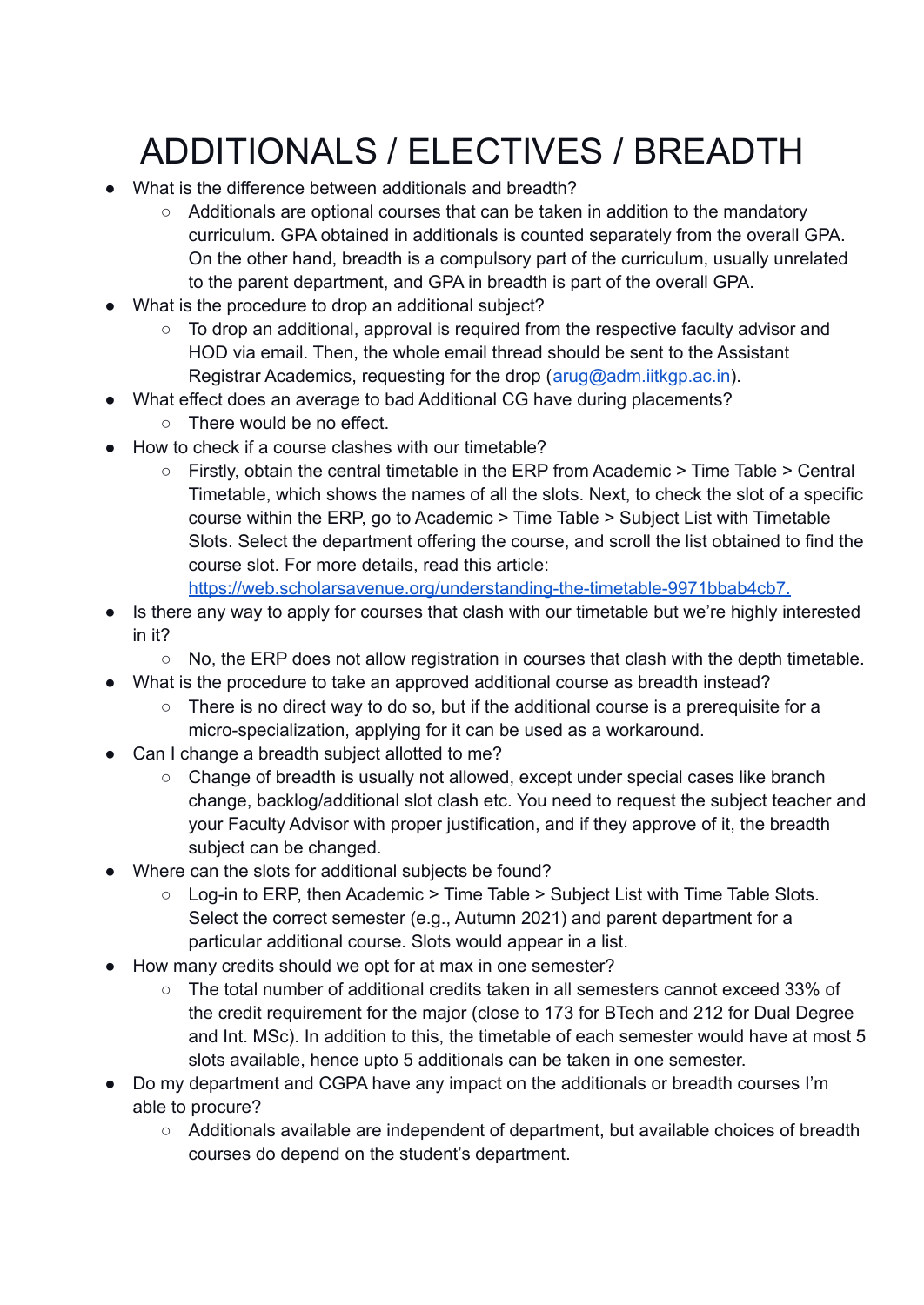- A minimum CGPA of 7.5 is necessary to avail an additional, and for breadth, students are shortlisted for a particular course based on CGPA.
- Where can we find the list of courses necessary for a particular minor/micro? If we have completed those courses before applying for minor/micro, do they still count?
	- For Minor: ERP Login -> Academic Module -> Subjects -> Minor Curricula
	- For Micro Specialization: ERP Login -> Academic Module -> UG -> Student Academic Activities (UG) -> Click to view document for Micro Specialization
	- $\circ$  Minors are valid even if its courses are finished before applying, but Micro Specializations don't count
- Is it necessary to apply for additional subjects in terms of internship/placement?
	- It is not necessary, but recommended to do so.
- Is it possible to apply for courses absent in the department-specific breadth course list but still available in KGP? What is the procedure to do that?
	- In general, it is not allowed. But if there is a proper reason to do so, consult your Faculty Advisor

## MINOR / MICRO / INTERDISCIPLINARY

- What is the difference between a minor and a micro specialization? When should we tentatively apply for either?
	- One significant difference is the size of curricular requirements: micro specializations require nearly half the number of minors' credits. Another difference is that micro specializations are offered by the schools and centers of the institute (Ex: VGSoM, Centre of Excellence in AI), whereas minors are from the departments (CS, ME, etc.).
	- Registration for Micro Specializations can be done at the beginning of any semester beyond the first year and for Minors to be done at the beginning of the 5th semester.
- What is the procedure to apply for an interdisciplinary dual degree? When should we opt for it?
	- It is necessary to have a minimum CGPA of 6 with no backlogs to be eligible
	- Application can be done in ERP Login -> Academic Module -> UG -> Switchover (InterDisciplinary)
- I'm doing a micro which has a term paper/project as component 3. How do I register for this?
	- The process is the same as that for additional subject registration.
- Can I register for minor/micro whenever I want to, or is there a fixed period for it?
	- Minor registration must be done at the commencement of the 5th semester, and that for Micro Specializations should be done at the beginning of any semester beyond the 1st year.
- What are the prerequisites to convert to the Artificial Intelligence Interdisciplinary program?
	- The prerequisites are listed here:
		- <https://www.facebook.com/ai.iitkgp/photos/a.443735679482425/1006940599828594/>
- Can we do two minors/ micros?
	- You cannot take more than one minor. But there is no upper cap on the number of Micro Specializations that can be taken.
- Is it possible to drop a minor/micro?
	- It is possible to drop out of a Micro Specialization once taken, but not a Minor.
- Is it possible to revert a switch to interdisciplinary? What is the procedure?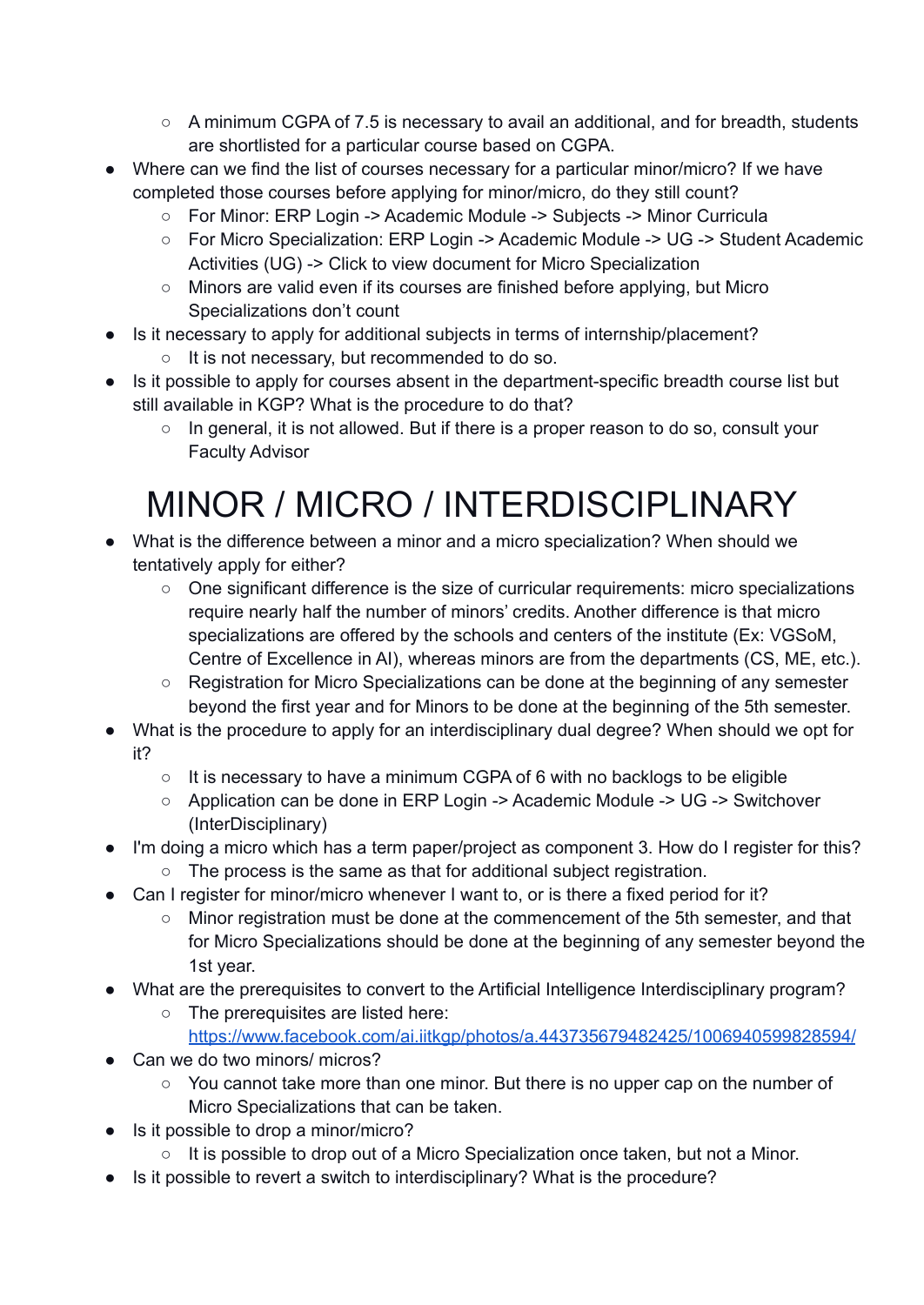○ It is not possible, unless permitted by the Dean, Undergraduate Studies. [\(deanug@adm.iitkgp.ac.in](mailto:deanug@adm.iitkgp.ac.in)).

# RESEARCH AND HIGHER STUDIES

- How can we reach out to professors for projects?
	- The best way is by emailing the professors.
- Is it necessary to go for higher studies if we want to pursue research? What opportunities do we miss out on if we don't?
	- It is recommended to do so.
- If someone is unsure of what research field interests them the most, what should they do? Given it's impossible to try out a project in every field.
	- Keep trying and learning about various fields as much as possible, in an order of priority.
- How difficult is it to switch majors for higher studies?
	- With a good justification and backup, it is not very difficult.
- Apart from academic training for higher studies, what other skills should we focus on? Should we start learning other foreign languages, or is English enough?
	- Skills such as communication, personality development can be worked on. Knowledge of languages apart from English is usually not necessary.
- Are PORs important for research fields?
	- No
- Do LoRs from senior faculty make my application stronger as compared to junior faculty?
	- Yes, Letters of Recommendation from senior faculty or faculty with higher ranking are better than those from junior faculty.
- How to start preparing for GATE?
	- Acquire relevant study materials and begin preparation from 3rd year
- How to apply for Research Internships?
- How hard is it to do MTP from a foreign university?
	- Officially, there is no such provision.
- What are the keys to getting admission as a Ph.D. student in the Ivy league school/top-notch grad schools?
	- Good CGPA, Letters of Recommendation, good work background, good performance in interviews.

## GENERAL ACADEMIC QUERIES

- What is the procedure to obtain a Letter Of Recommendation from a professor for a scholarship?
	- Reach out to the professor via mail, providing strong justification.
- How long does it take for the interim grade card and CGPA to percentage certificate to be available? And from where can it be downloaded?
	- $\circ$  It can take about a week. The download would be available in the same place where it was applied from (i.e., ERP > Academic > Student > Application for Interim Grade Card, Various Certificates & Duplicate ID Card > Select Application Type)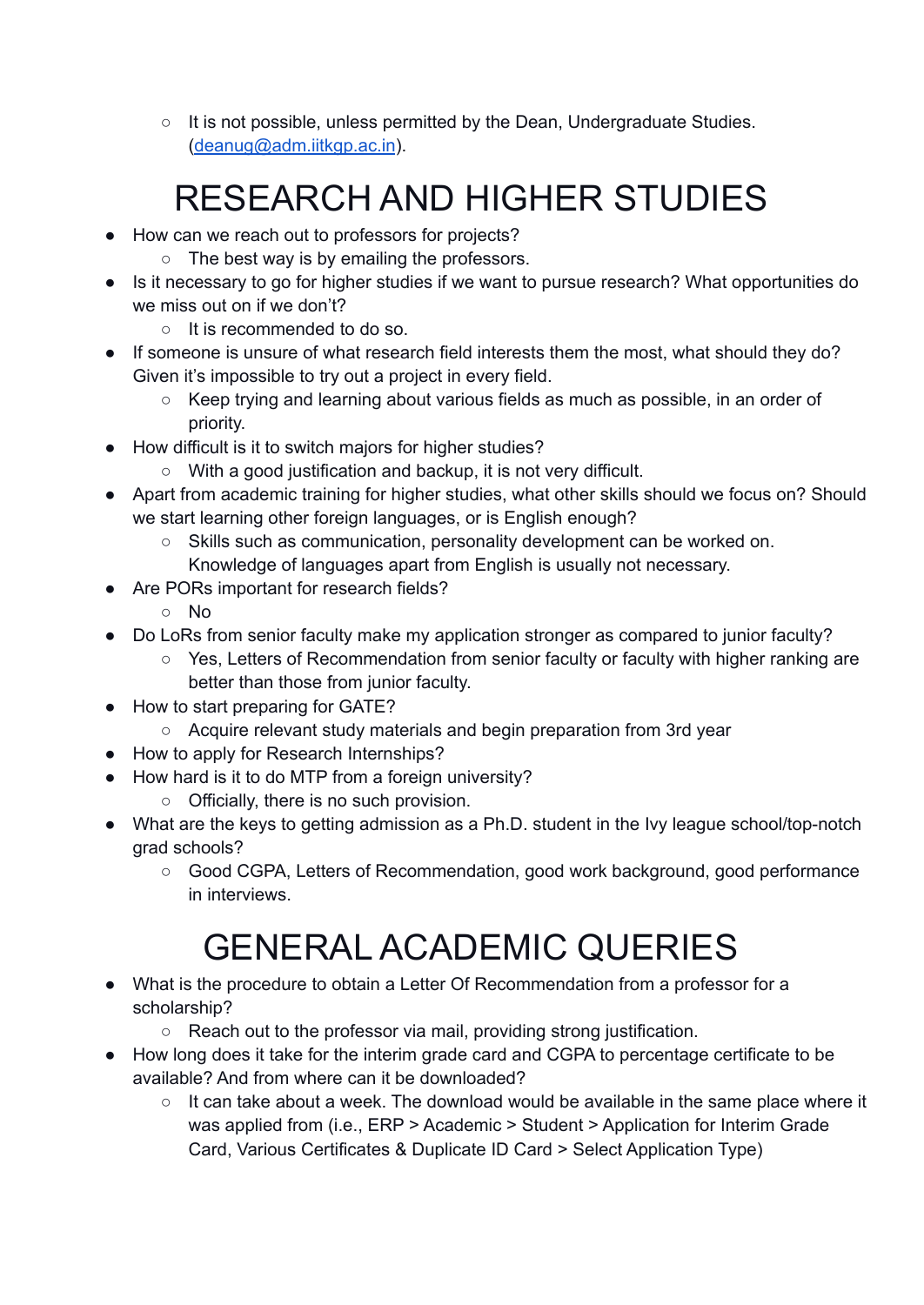- Should the internship report be submitted only in PPT format, or is PDF acceptable too? And, when should it be submitted? Is it before the presentation or after it?
	- $\circ$  There is no such rule for the file format. It should be submitted near the end of the semester (October or November).The submission is before the presentation.
- What should be the format and content of the internship report?
	- One format that can be followed is:
		- Introduction
			- Objective
			- Methodology
			- Result
			- Conclusion
			- Future scope of work
- Is it possible to register for the summer training course in the spring semester under some emergency?
	- Yes, with the permission of the HOD.
- If we mention department change in our CV, what is the certificate we need to upload for it? And when do these certificates get verified by the CDC?
	- The official department change list released by the ERP should be used.

#### CDC

- What to upload as a supporting document to CDC placement for self-project?
	- Declaration form as a doc file.
- How to mention patents in the CV generated by CDC?
	- There will be a separate section in the ERP's CV portal to provide patents
- Can I re-apply for those companies via off-campus which rejected me in the CDC session just because of my low CG in spite I scored 100% on their test?
	- Yes
- Is the company seal compulsory in CDC feedback?
	- Yes, otherwise some other form of signature from the company should be used
- What are some subtle mistakes people generally make while preparing for placements and internships that can get them rejected?
	- There must not be any false information in the CV.
- Can I answer different coding Questions in Different Programming Languages in the CDC Coding Test?
	- Varies from company to company. But a majority of them don't have programming language constraints unless stated explicitly.
- Can BTech students sit for CDC internships again next year after converting to dual degrees?
	- Yes, but only if they don't acquire an internship during their BTech period.
- Do the companies in CDC expect prior internships in your CV if you are a dual degree student?
	- No, but it is advised to be aware of companies' requirements beforehand.
- Is it mandatory to have a webcam for CDC internships?
	- Yes, a vast majority of companies require this.
- How much is CV important during CDC?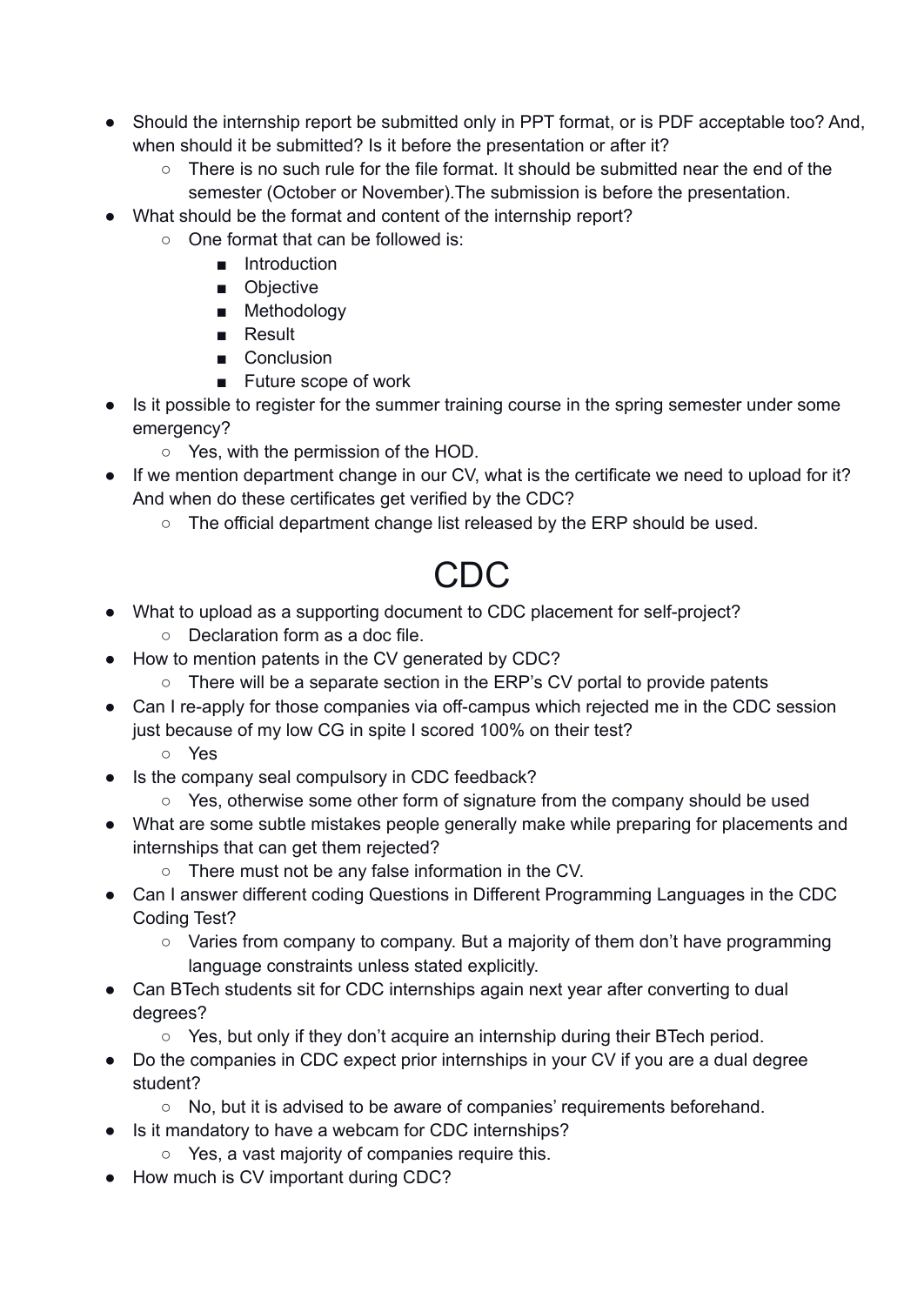- It is of paramount importance in the interview.
- Can a student with a backlog attend CDC?
	- Yes, provided they are in the CDC list.
- Are the previous year's test papers asked by CDC intern companies (coding/non-coding) available openly?
	- Yes (for example, in various Facebook groups)
- What is the whole process of a CDC internship?
	- They are clearly stated here: <http://www.cdc.iitkgp.ac.in/p/internship-placement>

### SUBJECT REGISTRATION

- What is the procedure for subject registration?
	- At the commencement of each semester, after successful fee payment, registration can be done in ERP -> Academic -> UG -> Student Academic Activities (UG). The box beside EAA must be ticked (if present), and application for breadth courses and additional courses can be done on the same page. After that, select Save/Confirm.
- What to do if I mistakenly did not choose EAA during subject registration?
	- If your Faculty Advisor has not digitally signed the registration card yet, you can repeat the procedure of subject registration with EAA enabled, within 7 days of applying. If registration has been finalized without EAA, then it must be taken for another semester beyond 2nd year.
- What happens if I choose a breadth course which hasn't been approved/ clashes with my timetable and goes along with subject registration? Do I get to change it afterward?
	- ERP does not allow you to choose a course that clashes or hasn't been approved.
- How to apply for a prerequisite waiver?
	- Go to ERP -> Academic -> UG -> Student Academic Activities (UG) -> Apply for prerequisite waiver.
- Is it possible to register for the summer training course in the spring semester under some emergency?
	- Yes, it is possible in the 8th semester or later, but not in the 6th semester.
- How to register for a backlog subject if it's not showing on ERP?
	- Contact [hema@adm.iitkgp.ernet.in](mailto:hema@adm.iitkgp.ernet.in)

### **FEES**

- On uploading a new family income document leading to reduction of fees, if the approval comes after fee payment for that semester (based on previous family income), is there a procedure for the excess amount to be refunded?
	- It will automatically be refunded to your ERP fees portal.
	- It will be adjusted in next semester's fees, but if amount is needed immediately, mail to the accounts section, Assistant Registrar ([ullas@adm.iitkgp.ac.in](mailto:ullas@adm.iitkgp.ac.in))
- How much extra time do we get after submitting a late fee application?
	- The deadline is self proposed, but must be within reasonable bounds.
- How does a prerequisite waiver work, and who do we have to mail after applying for one?
	- Mail to the subject teacher and HOD of the department offering the course.
- How to open an institute mail id through Gmail?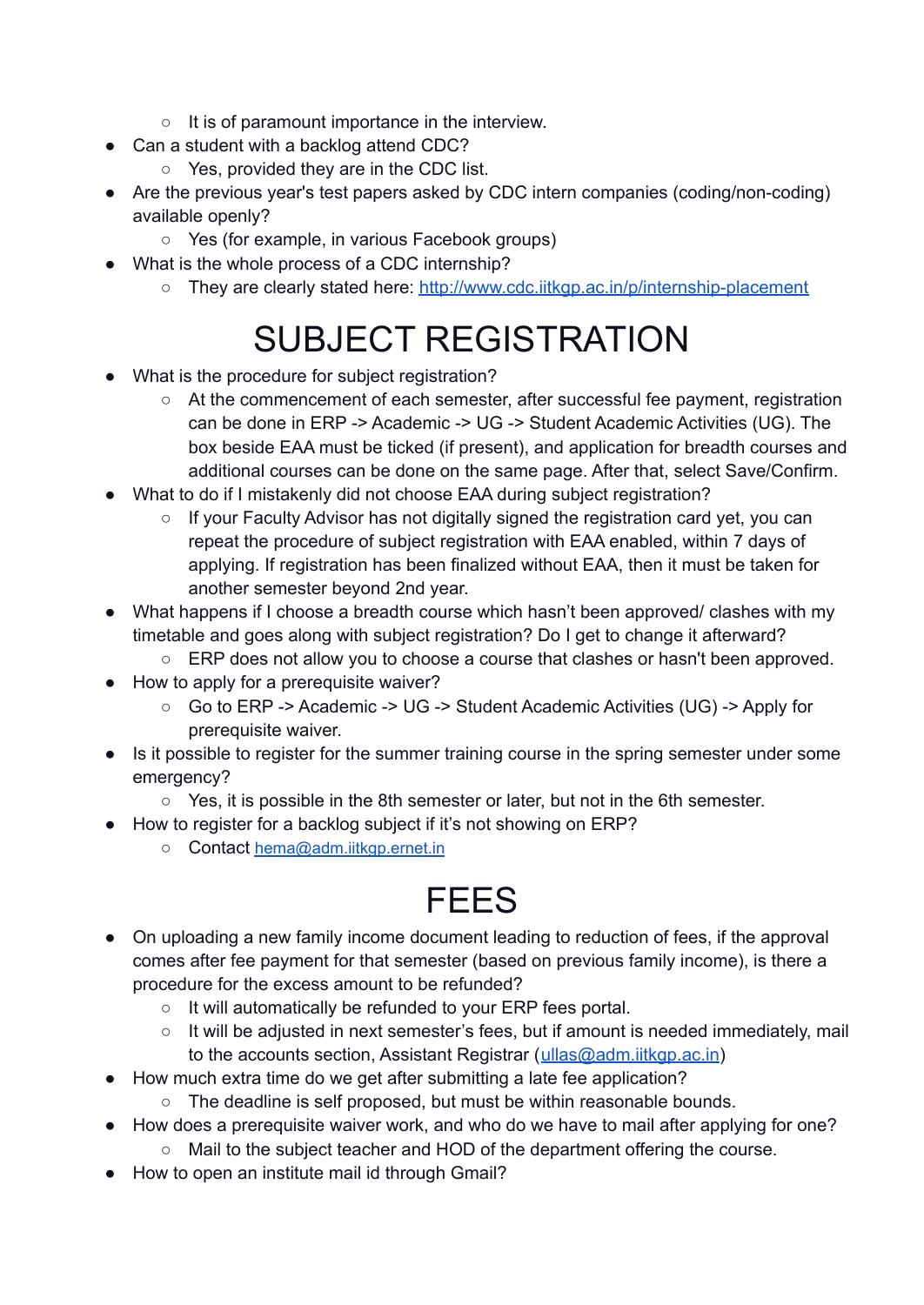- Open the Gmail app/website and simply log in with your username and password. If already logged in with a personal Gmail account, click on your account icon and add a new one with the required credentials.
- Due to some technical issues, if we make an excess payment of SEM FEE in ERP, or if we mistakenly pay fees twice, how can we get a refund?
	- The amount can be adjusted in next year's fees. But, if you are willing to have a refund as of now, mail it to [ullas@adm.iitkgp.ac.in](mailto:ullas@adm.iitkgp.ac.in) (Assistant Registrar Accounts). Although it is time taking, they will process your request.
- Is it possible to adjust my last semester's extra fees to my current demand?
	- Each section is updated automatically.
- In case of late submission of income certificate, will my extra fee be refunded or adjusted for next semester?
	- Extra fees are refunded the day of applying itself.
- Whom to mail when the request under "Various Request Processing (Fees Revision)" is not being executed?
	- Use the ERP complaints box. Else mail the Academic Section.
- How can we know different kinds of dues that exist and haven't been cleared?
	- Each category of dues has a separate section in ERP.
- Is it mandatory that we make an income certificate in the specified format given by IIT Kharagpur?
	- Yes.
- How long does it take for the income certificate to get verified on ERP, and how much time should I wait to mail the assistant registrar to ask about its status?
	- Approximately 2 or 3 days.
- Is it possible to upload multiple years of Family Income Declaration together?
	- No. For multiple years you can mail the accounts section.

### MISCELLANEOUS

- Will the institute medical insurance pay a PWD student back if they start treatment to cure their disability?
	- Same insurance for everyone, Rs. 1 lakh per annum.
- How to avail KGP Library resources?
	- It has been explained in [www.library.iitkgp.ac.in](http://www.library.iitkgp.ac.in)
- I want to avail myself of teleconsultation services from our counseling center, but for that, I need to attach a valid ID card. Last year I converted to a dual degree, and hence I don't have a valid ID card. How to get a new ID card or how to get an exception?
	- Visit the academic section and bring the old ID card, a new one will be issued within a few minutes.
- How to change the mail id in ERP?
	- Mail CIC ([helpdesk@cc.iitkgp.ac.in](mailto:helpdesk@cc.iitkgp.ac.in)) with a proper reason for the change.
- How do I officially audit a course?
	- Contact SRIC (<http://www.sric.iitkgp.ac.in/web/contact>) or CEP [\(http://www.cep.iitkgp.ac.in/cep/?pid=379PWUT9&rmid=0&mpos=t](http://www.cep.iitkgp.ac.in/cep/?pid=379PWUT9&rmid=0&mpos=t))
- Is there any way to get our Institute email Id permanently after graduation?
	- No, the institute email services are only available until graduation.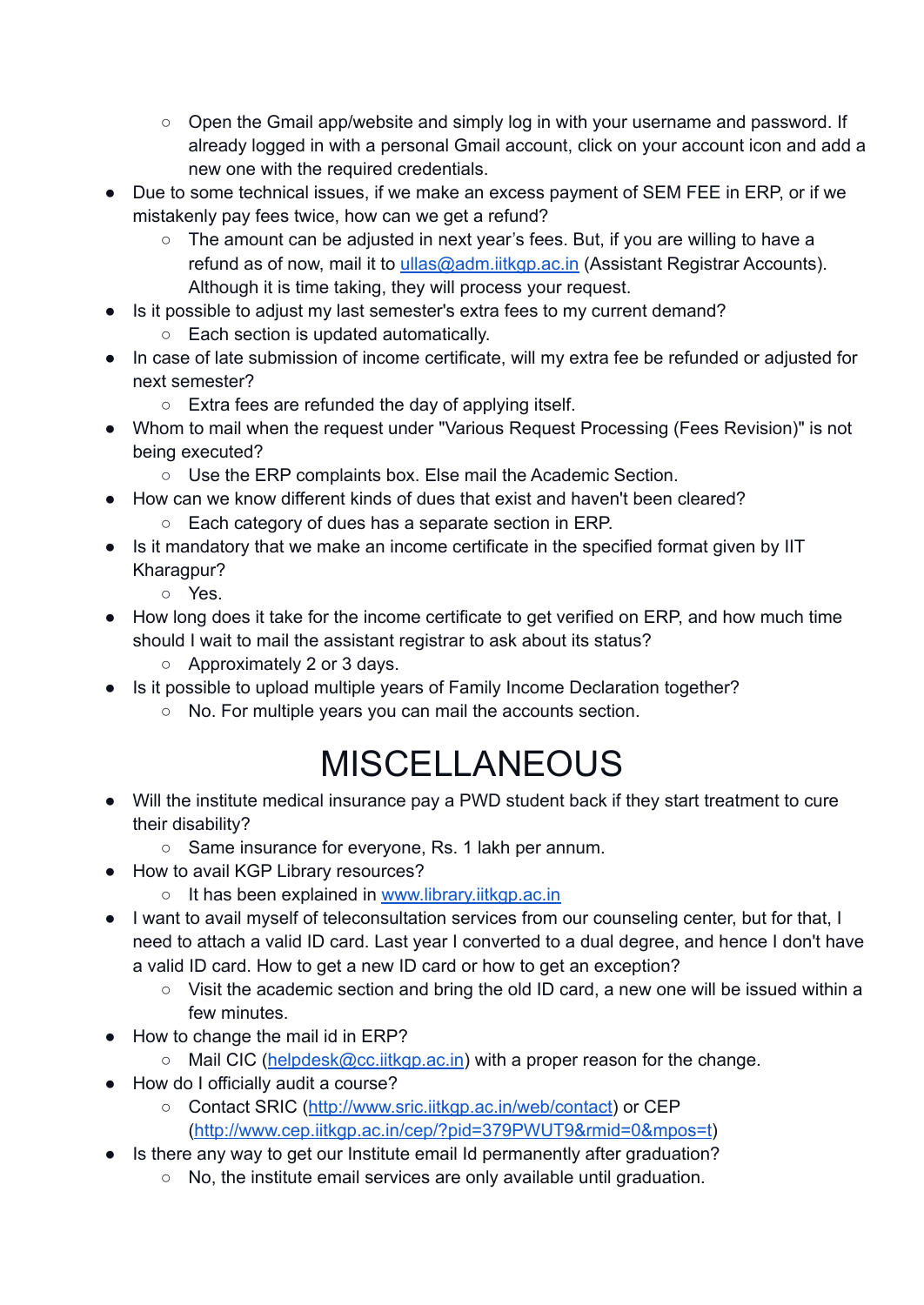- Can students with a backlog in NSO apply for the companies whose eligibility criteria state there should be no current backlog?
	- No.
- What are some of the good fellowship programs available for UG students?
	- They are available in the UG Rules and Regulations
		- [\(http://www.iitkgp.ac.in/files/stu\\_ad.pdf](http://www.iitkgp.ac.in/files/stu_ad.pdf)) under Awards, Medals and Scholarships.
- How do referrals help in shortlisting, and how can I obtain them? Should we contact people on LinkedIn, but how to convince them?
	- Referrals are helpful until the interview round; The relevant people can be contacted in any medium, preferably with a good reason to provide the referral.
- What document to upload to show your entrepreneurship experience in your resume if the startup is not registered?
	- A self-declaration form providing the same.
- Is the counseling center functional during the vacations? Also, how long do they take to respond to emails requesting appointments?
	- Yes, it is always functional. They generally reply instantaneously, but in case they don't, you can contact the General Secretaries, Students' Welfare, TSG [\(gsectsg-welfare@hijli.iitkgp.ac.in\)](mailto:gsectsg-welfare@hijli.iitkgp.ac.in)
- Is there any method to avail waiver or financial aid for appearing CFA/FRM level 1?
	- No, but there is a waiver for attending academic conferences. It can be availed through ERP -> Academic -> Students -> Application for Financial Assistance for Conferences.
- Can I change the name that appears on my degree?
	- The name can only be changed after graduation. It can be done at <https://erp.iitkgp.ac.in/DupCertReqPortal/auth/welcome.htm>
- What is the procedure for applying for a Supplementary exam when you have a medical reason?
	- Mail the concerned subject teacher through Faculty Advisor and HOD

Following are the topics which need to be taken care of by Academic Deans/ERP/Academic Section etc.

- 1. Process to apply for fees receipt
	- a. Open ERP -> Academics -> Fees -> Application For Late Registration/Fee Certificate.
	- b. Select Application for Fee Payment Certificate and fill the required Session and Semester for which you need the same. Then click on get template.
	- c. Fill in the form and save it. Then, download it as a PDF.
	- d. Print the form. Fill the date on the left bottom corner and put your sign on the right bottom corner.
	- e. Scan the PDF and sent it to [studentunit@adm.iitkgp.ac.in](mailto:studentunit@adm.iitkgp.ac.in)
	- f. They will reply to your mail with the scanned copy of the original fees receipt. Generally, it takes from 1-3 working days to process.
- 2. Process to apply for Bona-Fide Certificate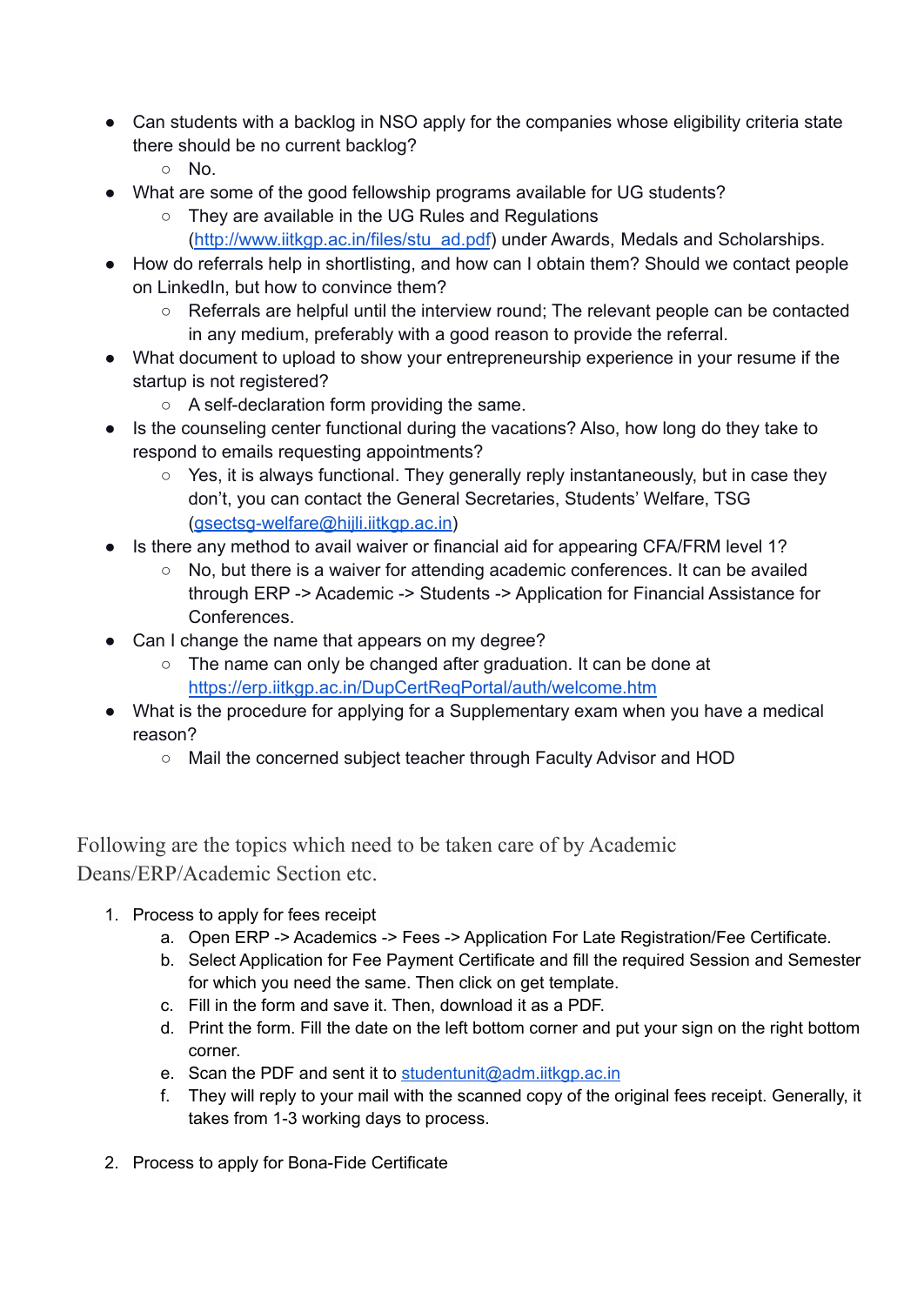- a. Open ERP -> Academics -> Students-> Application for Interim Grade card, Various Certificate & Duplicate ID card.
- b. Select "Application For Bona-Fide Certificate" and write the purpose for the same.
- c. Click on "Click here to apply" and proceed.
- d. There is no fee payment required for this certificate as of now.
- e. The digitally signed certificate will be generated by the academic section in 1-3 working days. In case of a hurry, you may send a mail to [arug@adm.iitkgp.ac.in](mailto:arug@adm.iitkgp.ac.in) requesting to generate the same along with your deadline.
- 3. Process to apply for Interim Grade Card
	- a. Open ERP -> Academics -> Students-> Application for Interim Grade card, Various Certificate & Duplicate ID card.
	- b. Select "Application For Interim Grade Card" and write the purpose for the same. You also need to select the semester upto which you need the grade card.
	- c. Click on "Click here to apply" and proceed.
	- d. The current fee is Rs. 25 which you need to pay from fee demand and payment portal.
	- e. The digitally signed certificate will be generated by the academic section in 1-3 working days. In case of a hurry, you may send a mail to  $\frac{\text{arg}(\mathcal{Q}_a)}{\text{arg}(\mathcal{Q}_a)}$  and  $\frac{\text{arg}(\mathcal{Q}_a)}{\text{arg}(\mathcal{Q}_a)}$  requesting to generate the same along with your deadline.
- 4. A. Process to apply for Instruction discourse language (IDL) (Some Foreign University needs this for English as the medium of instruction instead of TOEFL )

B. Process to apply for CGPA to PERCENTAGE Certificate - (need this to convert CGPA to equivalent percentage)

- a. Open ERP -> Academics -> Students-> Application for Interim Grade card, Various Certificate & Duplicate ID card
- b. Select "Application For Instruction discourse language (IDL) / CGPA to PERCENTAGE Certificate" and write the purpose for the same.
- c. Click on "Click here to apply" and proceed.
- d. There is no fees payment required for this certificate as of now.
- e. The digitally signed certificate will be generated by the academic section in 1-3 working days. In case of a hurry, you may write a mail to [arug@adm.iitkgp.ac.in](mailto:arug@adm.iitkgp.ac.in) requesting to generate the same along with your deadline.
- 5. Update Regarding dropping of additional subjects
	- a. Last date for applying for the same to Assistant Registrar is 4th Oct 2021
	- b. The process for the same is as follows
		- A. Approval from faculty Advisor
		- B. Approval from HOD

C. Mail the whole thread to assistant registrar academics requesting for the drop.

[\(arug@adm.iitkgp.ac.in\)](mailto:arug@adm.iitkgp.ac.in)

D. Confirm the drop from your end by checking on ERP (subject list in exam attendance options)

- 6. Alumni can use this website for various certificates <https://erp.iitkgp.ac.in/DupCertReqPortal/auth/welcome.htm>
- 7. Website to see statistics for different IITs <https://iitsystem.ac.in/>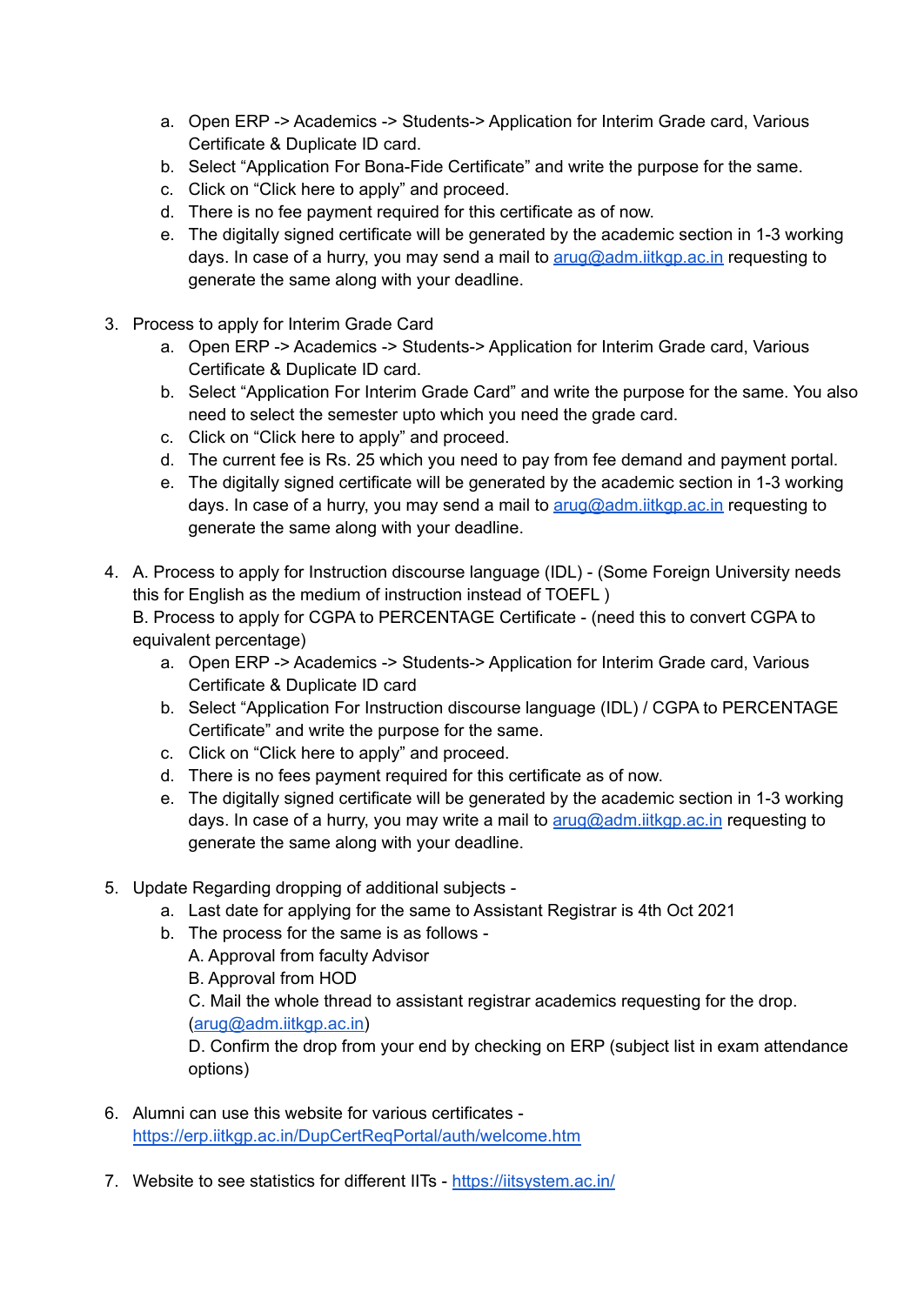8. Information regarding Grammarly new registration, turnitin new registration & activation, etc. Follow the instructions on the site. <http://www.library.iitkgp.ac.in/pages/eSearch2.1/grammarly.php>

Please register yourself with your institute email id and the mail id must be active. All other details are already there on the site.

- 9. For resetting the password of MS Team [helpdesk@cc.iitkgp.ac.in](mailto:helpdesk@cc.iitkgp.ac.in)
- 10. Moodle related query [moodle.helpdeskiitkgp@gmail.com](mailto:moodle.helpdeskiitkgp@gmail.com) 03222-281070
- 11. List of institute holidays <http://iitkgp.ac.in/holidays>
- 12. Link to UG rules and regulation [http://www.iitkgp.ac.in/files/stu\\_ad.pdf](http://www.iitkgp.ac.in/files/stu_ad.pdf) (June 2021 version)
- 13. Subject Registration Guideline <https://erp.iitkgp.ac.in/SubRegGuideline.pdf>
- 14. Link for Micro Specialization pdf [https://erp.iitkgp.ac.in/Acad/Micro\\_2014-2015\\_update.pdf](https://erp.iitkgp.ac.in/Acad/Micro_2014-2015_update.pdf)
- 15. Steps to view Minor Curricula for UG students ERP -> Academics -> Subjects -> Minor **Curricula**
- 16. For various clearance at the time of graduation ERP -> Academic -> Final Graduation Processing -> Application For Degree, Grade Card, Final Dues Clearance.
- 17. Previous year QP on Library site [https://library.iitkgp.ac.in/pages/SemQuestionWiki/index.php/Main\\_Page](https://library.iitkgp.ac.in/pages/SemQuestionWiki/index.php/Main_Page)
- 18. Regarding CDC query <http://www.cdc.iitkgp.ac.in/>
	- a. Intership Guideline [http://www.cdc.iitkgp.ac.in/ckfinder/userfiles/files/Open%20house%20Internship%202021-](http://www.cdc.iitkgp.ac.in/ckfinder/userfiles/files/Open%20house%20Internship%202021-22_CDC.pdf) [22\\_CDC.pdf](http://www.cdc.iitkgp.ac.in/ckfinder/userfiles/files/Open%20house%20Internship%202021-22_CDC.pdf)
	- b. NOC Guideline [http://www.cdc.iitkgp.ac.in/ckfinder/userfiles/files/NOC%20Guidelines\(1\).pdf](http://www.cdc.iitkgp.ac.in/ckfinder/userfiles/files/NOC%20Guidelines(1).pdf)
	- c. CDC Manual [http://www.cdc.iitkgp.ac.in/uploads/manual\\_24\\_09\\_2019.pdf](http://www.cdc.iitkgp.ac.in/uploads/manual_24_09_2019.pdf)
	- d. Can previous internships be considered as compulsory one "Compulsory Internship for Dual Degree Conversion: Some students switch from a 4 year B.Tech degree course to 5 year dual degree course. If the student has already completed internship in an agency/ organization through CDC/ non CDC track (at the end of 3rd year), the department will take the final call on the following points:
		- i. Whether to consider the aforesaid internship work as compulsory internship for dual degree course.
		- ii. If not, the student has to do another internship at the end of the 4th year for dual degree completion. In that case, (if CDC has already provided internship opportunity) the student cannot enroll in the Internship Registration Process else the student can register.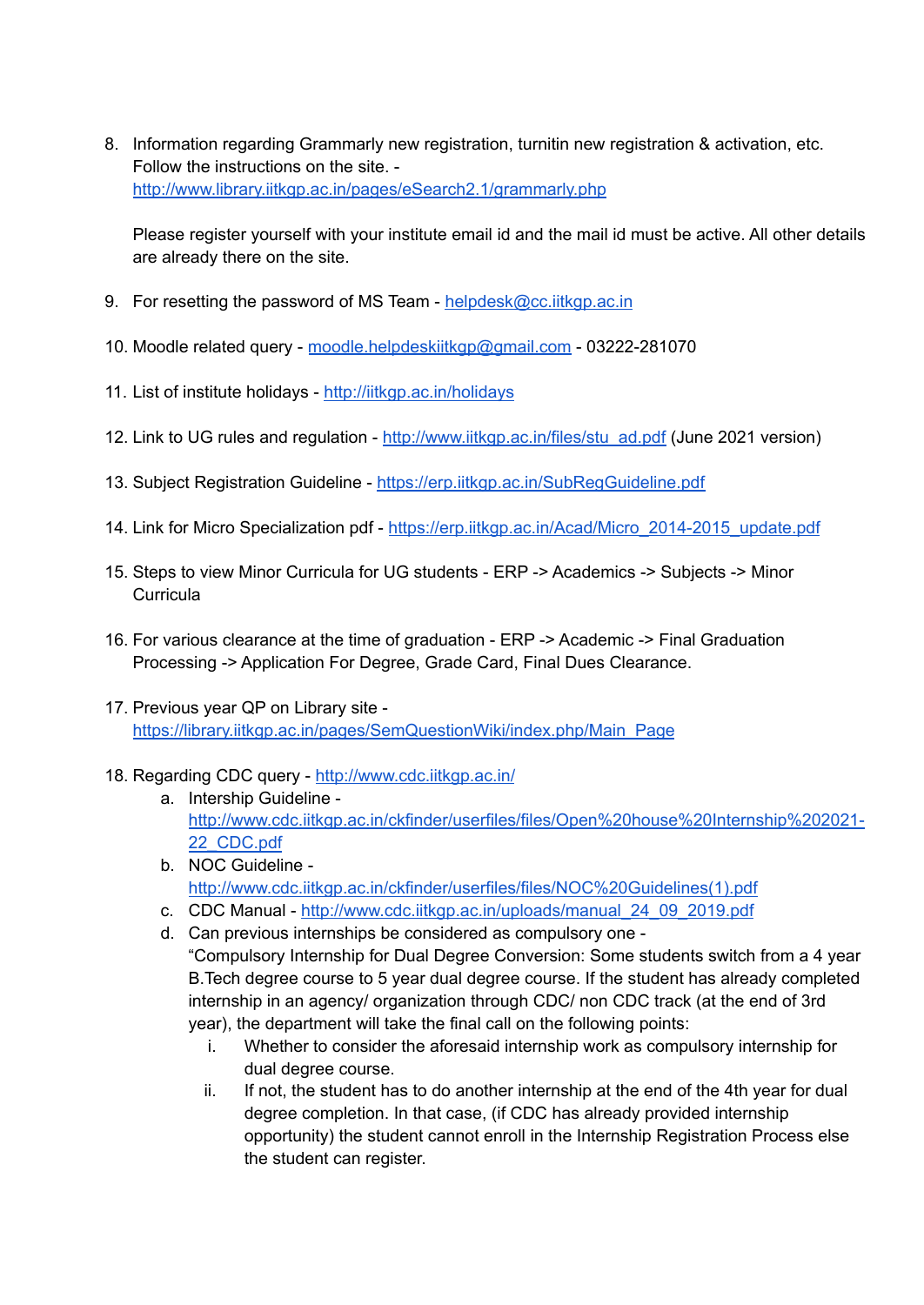- iii. In a nut-shell CDC will provide the opportunity of internship to the students only once."
- 19. Regarding BTP equivalent subjects -

The students can take courses of any department/ center / school offered in that semester of 3 credits as their BTP equivalent subjects. You need to apply for the subjects and get it approved by the respective professor.

- 20. Extra credit registration for final year students
	- a. Approval from faculty Advisor
	- b. Approval from HOD
	- c. Mail the whole thread to the respective academic dean of your concerned department. Or ask respective faculty advisor/HOD to forward it to the concerned Academic Dean
- 21. late subject registration
	- a. Apply through ERP -> Academics -> Fees -> Application for Late Registration
	- b. Take Approval from faculty Advisor
	- c. Take Approval from HOD
	- d. Mail the whole thread to the respective academic dean of your concerned department. Or ask respective faculty advisor/HOD to forward it to the concerned Academic Dean
- 22. Extension of fee submission
	- a. Approval from faculty Advisor
	- b. Approval from HOD
	- c. Mail the whole thread to the respective academic dean of your concerned department. Or ask respective faculty advisor/HOD to forward it to the concerned Academic Dean
- 23. Contact Information
	- a. Academics
		- i. Assistant Registrar UG arug@adm.iitkgp.ac.in 032222-82054
		- ii. Academic Section UG Phone number- 032222-82077
		- iii. Academic Section PG Phone number- 032222-82075
	- b. Accounts
		- i. Account Section 032222-82162/63/65
		- ii. Assistant Registrar Accounts 032222-82153
		- iii. Student Unit 032222-82166
		- iv. Account Section (for various Scholarship issue) 032222-82169
	- c. ERP
		- i. Fees related issue related to ERP only-[Sirshendup@iitkgp.ac.in](mailto:Sirshendup@iitkgp.ac.in)
		- ii. If you have any permission from academics and want to reflect it on your erp, you may mail to [Dck@adm.iitkgp.ac.in](mailto:Dck@adm.iitkgp.ac.in)
		- iii. For subject registration related query hema@adm.jitkgp.ernet.in. [Anindita.maiti@iitkgp.ac.in](mailto:Anindita.maiti@iitkgp.ac.in) (032222-81017)
		- iv. ERP contact Number 032222-81017/18/19
		- v. Ajit Kumar Das Chief System Manager 032222-81017
	- d. Library
		- i. 032222-82440 Deputy Librarian Mr. SK Jalal
		- ii. For any query, mail to [kumar@library.iitkgp.ac.in.](mailto:kumar@library.iitkgp.ac.in)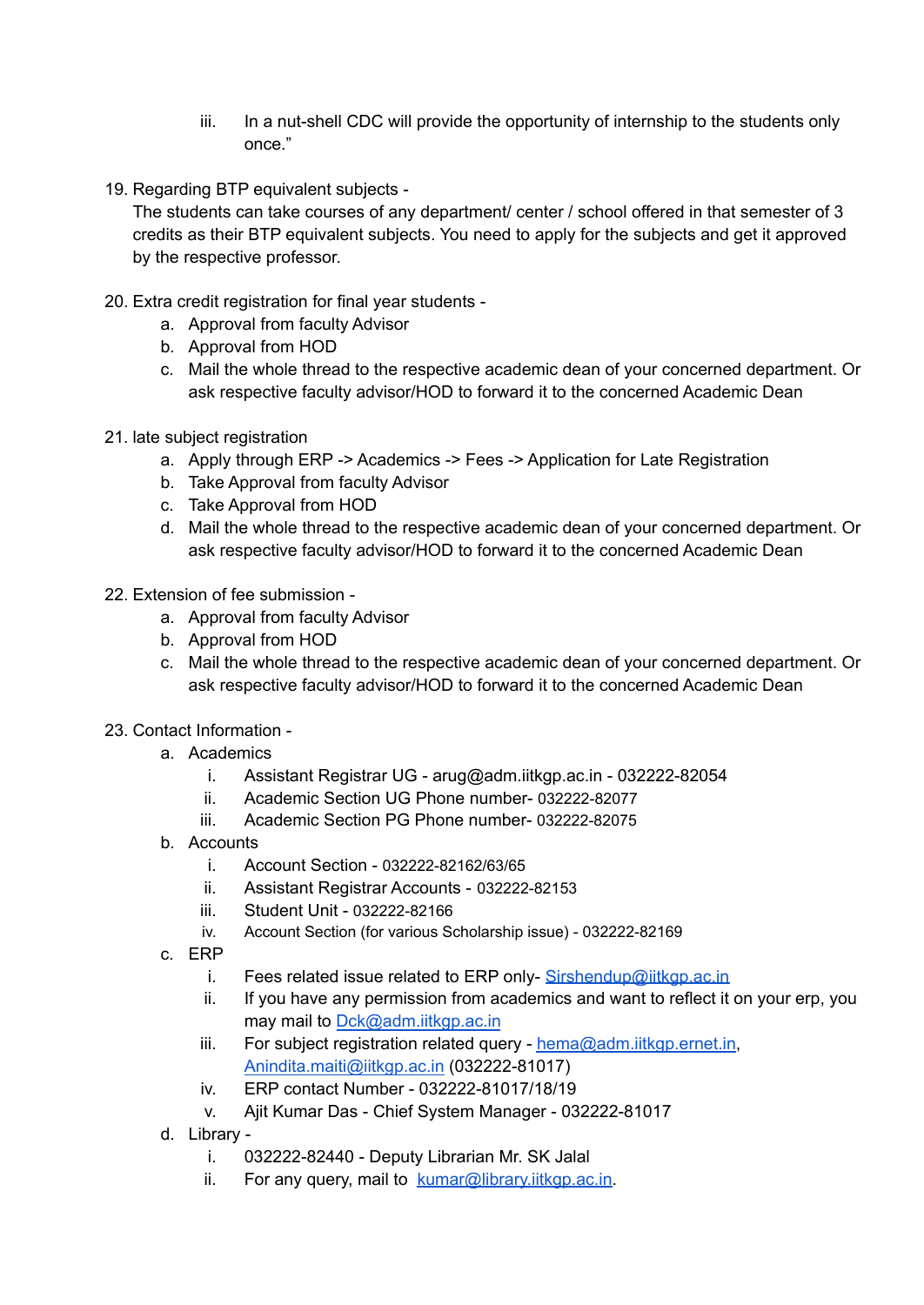- e. Guest House
	- i. Guest House Incharge 032222-83958
	- ii. Guest House Booking 032222-82834
	- iii. Guest House Office 032222-82840/42
	- iv. Guest House Reception 032222-82800
	- v. mail tgh@hijli.iitkgp.ac.in
- 24. Academic Deans contact Details and Hierarchy
	- a. Dean, Faculty of Sciences (FoS) Prof. G P Rajasekhar Official Email - [deanfos@iitkgp.ac.in](mailto:deanfos@iitkgp.ac.in)
	- b. Associate Dean, Faculty of Sciences (FoS) Prof. Joykrishna Dey Official Email - [adeanfos@iitkgp.ac.in](mailto:adeanfos@iitkgp.ac.in)
	- c. Dean, Faculty of Engineering and Architecture (FoE&A) Prof. V R Desai Official Email - [deanfoea@iitkgp.ac.in](mailto:deanfoea@iitkgp.ac.in)
	- d. Associate Dean, Faculty of Engineering and Architecture (FoE&A) Prof. Santanu Chattopadhyay Official Email - [adeanfoea1@iitkgp.ac.in](mailto:adeanfoea1@iitkgp.ac.in)
	- e. Associate Dean, Faculty of Engineering and Architecture (FoE&A) Prof. Maddali Ramgopal Official Email - [adeanfoea2@iitkgp.ac.in](mailto:adeanfoea2@iitkgp.ac.in)
	- f. Dean, Faculty of Bio-Technology and Bio-Sciences (BTBS) Prof. Saswat Chakrabarti Email - [saswat@ece.iitkgp.ac.in](mailto:saswat@ece.iitkgp.ac.in)
	- g. Associate Dean, Faculty of Bio-Technology and Bio-Sciences (BTBS) Prof. Shiv Brat Singh Official Email - [adeanbtbsi@iitkgp.ac.in](mailto:adeanbtbsi@iitkgp.ac.in),
	- h. Associate Dean, Faculty of Bio-Technology and Bio-Sciences (BTBS) Prof. Soumen Das Official Email - [adeanbtbsb@iitkgp.ac.in](mailto:adeanbtbsb@iitkgp.ac.in)
	- i. Faculty of Humanities, Social and Economic Sciences (FoHSES) to be headed by Dean and Associate Dean of FoS
- 25. Dean of Students' Affairs
	- a. Dean of Students affairs Prof. Dhrubajyoti Sen Official Email - [deansa@hijli.iitkgp.ac.in](mailto:deansa@hijli.iitkgp.ac.in)

All the students are advised not to write any mail directly to any of the deans, without informing their faculty advisor. In case of any issue, we advise you to first inform your faculty advisor and ask for their guidance. For further help/guide, you can always contact the respective UG/PG/RS/Women students' Representative of your department.

In case any more help is required, you can fill the Students' Grievance Form on the Technology Students' Gymkhana Website under Links-> Grievance Form